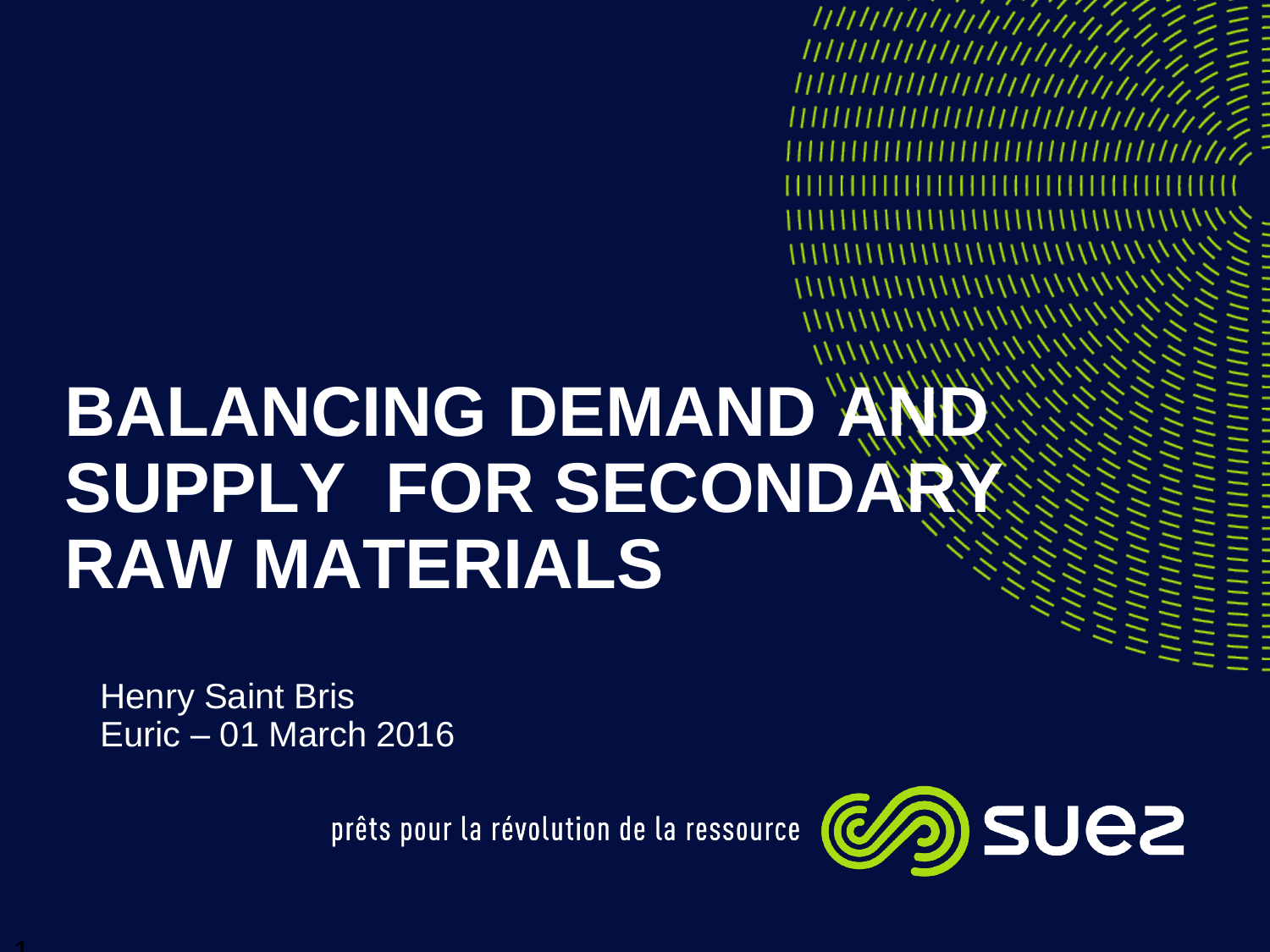### **Overall a Package moving in the right direction A balanced legislative proposal**

### **Overall analysis of the Package**

**USUEZ welcomes the Circular Economy Package** published on December 2nd.

Share Commission position: "*an essential contribution to the EU's efforts to develop a sustainable, low carbon, resource efficient and competitive economy*".

### The **waste legislative proposal is balanced while being ambitious**. **O** Only 4 issues appear for SUEZ

**1. Fine-tune suggested harmonization of the calculation method and definitions**

**2. Build on proposed General requirements for Extended Producer Responsibility schemes to better control their functioning and development**

**3. Ensure implementation of suggested improvements to the Waste Shipment Regulation**

**4. Widen the scope of the Circular economy to Commercial & Industrial Waste**

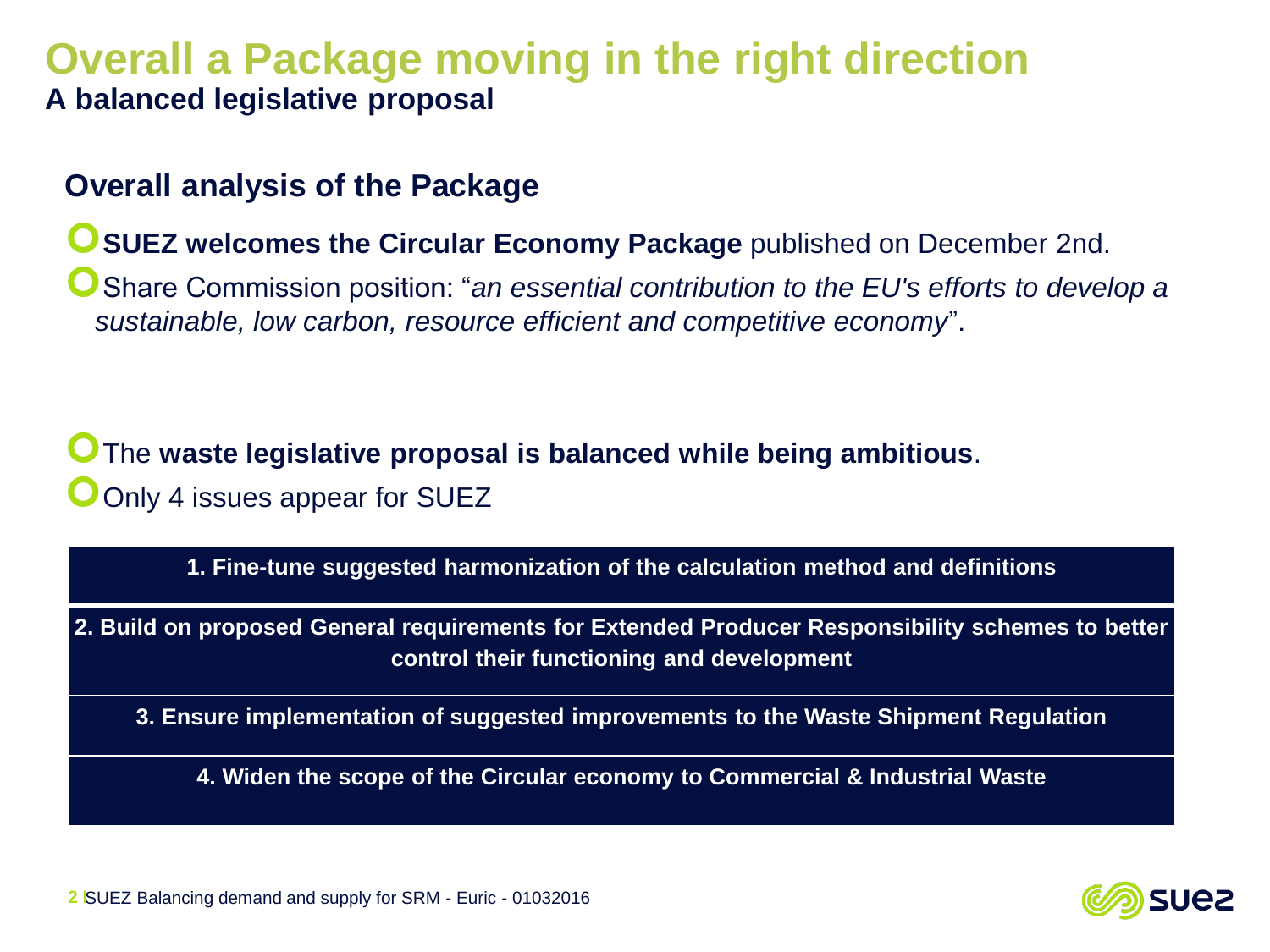### **Overall a Package moving in the right direction The Action Plan needs to move further and quicker to reach its goal**

### **Taking the Action Plan further**

Action Plan is a **good starting point**

**C** Actions on 2 of 3 key points for transition from Waste to resource:

- 1. Quality of Secondary Raw Materials (SRM): **included**
- 2. Demand (Pull) for SRM: **absent**
- 3. Offer (Push) of SRM: **included.**

**O**Increasing mismatch between the dynamics of supply and the dynamics of **demand** = State of crisis for the EU recycling sector

Need for **complementary measures to support national actions**, as well as an adapted timing to balance existing Push measures (e.g. 2020 recycling targets) with immediate Pull measures.

Or else key actors of the chain will continue to disappear, and targets will not be **achieved** (re-industrialization strategy, recycling targets, landfill targets …).

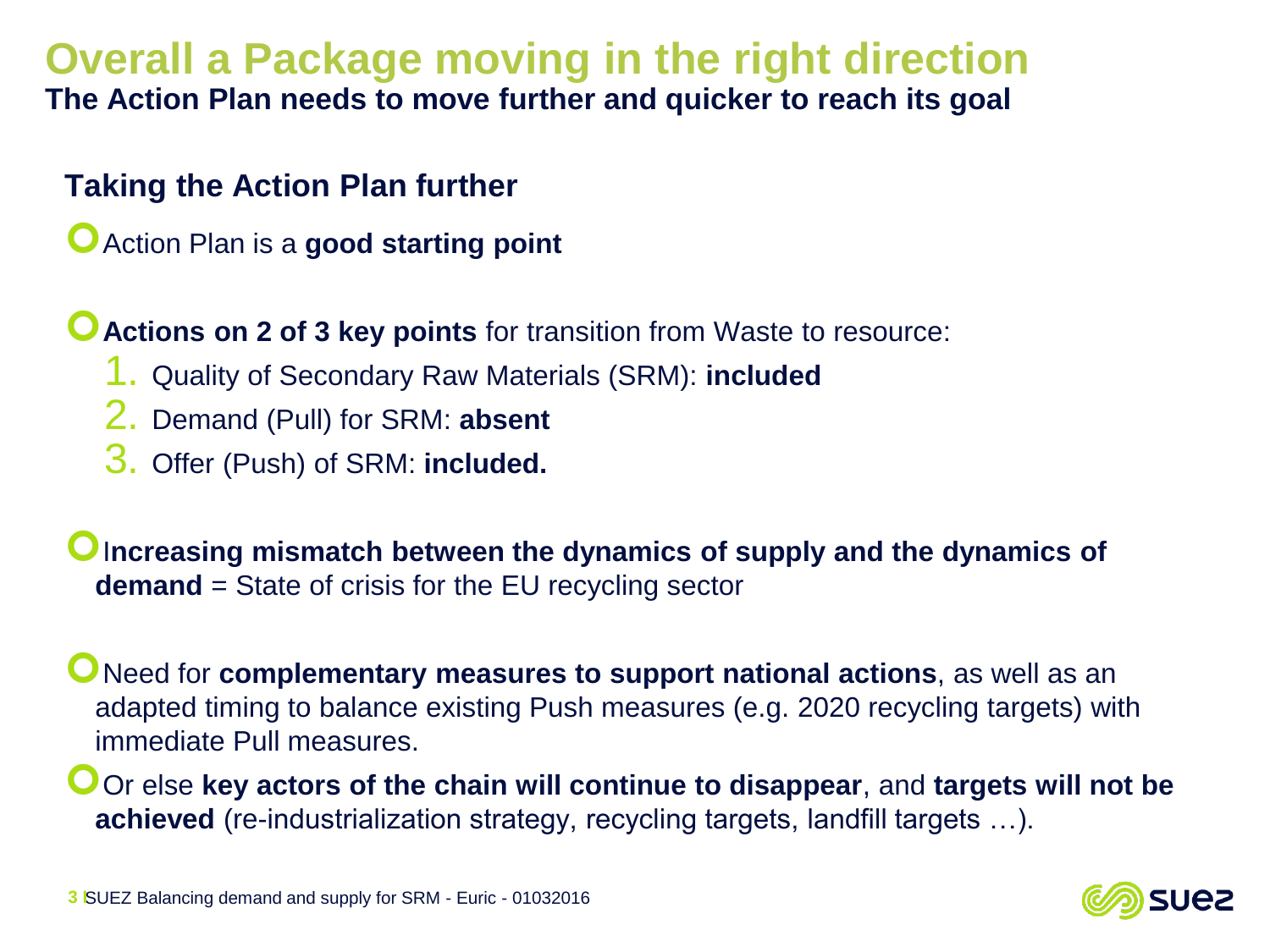### **Lessons learned in the Renewable energies**

**Parallels to inspire from the good practices and skip the downfalls**

### **Parallel in the transitions from fossil based energy to Renewable energies & from primary raw materials to Secondary Raw Materials**

**Policy wise**: 2009 Energy / Climate Package defined renewable energy targets for Member States (20% by 2020)

Waste Framework Directive defined recycling targets for MS (50% of MSW by 2020)

**Price wise**: renewable energy **not competitive** in 2010, "*support schemes*" included in Renewable Energy Directive, national action plans financially supported production of renewable energy

Recycling reached 43% of MSW with little / no support

But **going further will be a challenge**, especially in current context.

Energy Climate Package = **energy transition**;

Circular Economy Package needs to **transform waste into resources**.

But this will only be possible through specific **support mechanisms**, as for renewable energy, and this is **lacking** in the Circular economy Package.

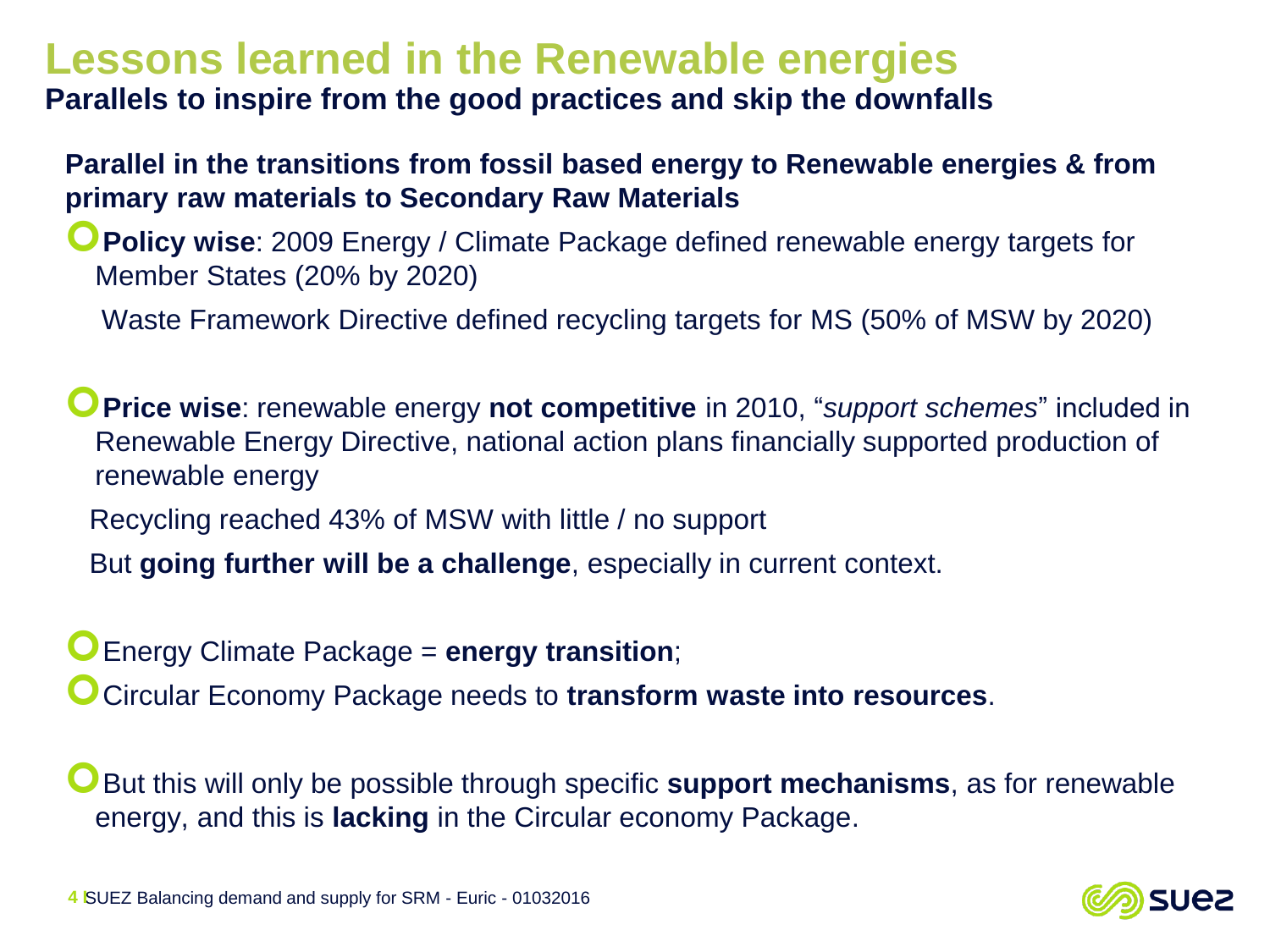### **The cost gap between primary and secondary raw materials (1/2)**

**Market dynamics leading to a lack of demand**

**Since July 2014, prices of crude oil deeply falling (high supply, low demand, geopolitics)**



#### **Prices of virgin PE and PP resins correlated to the crude oil price.**

**Brent / Virgin HDPE / Virgin PP: Price evolution 2006-2014**

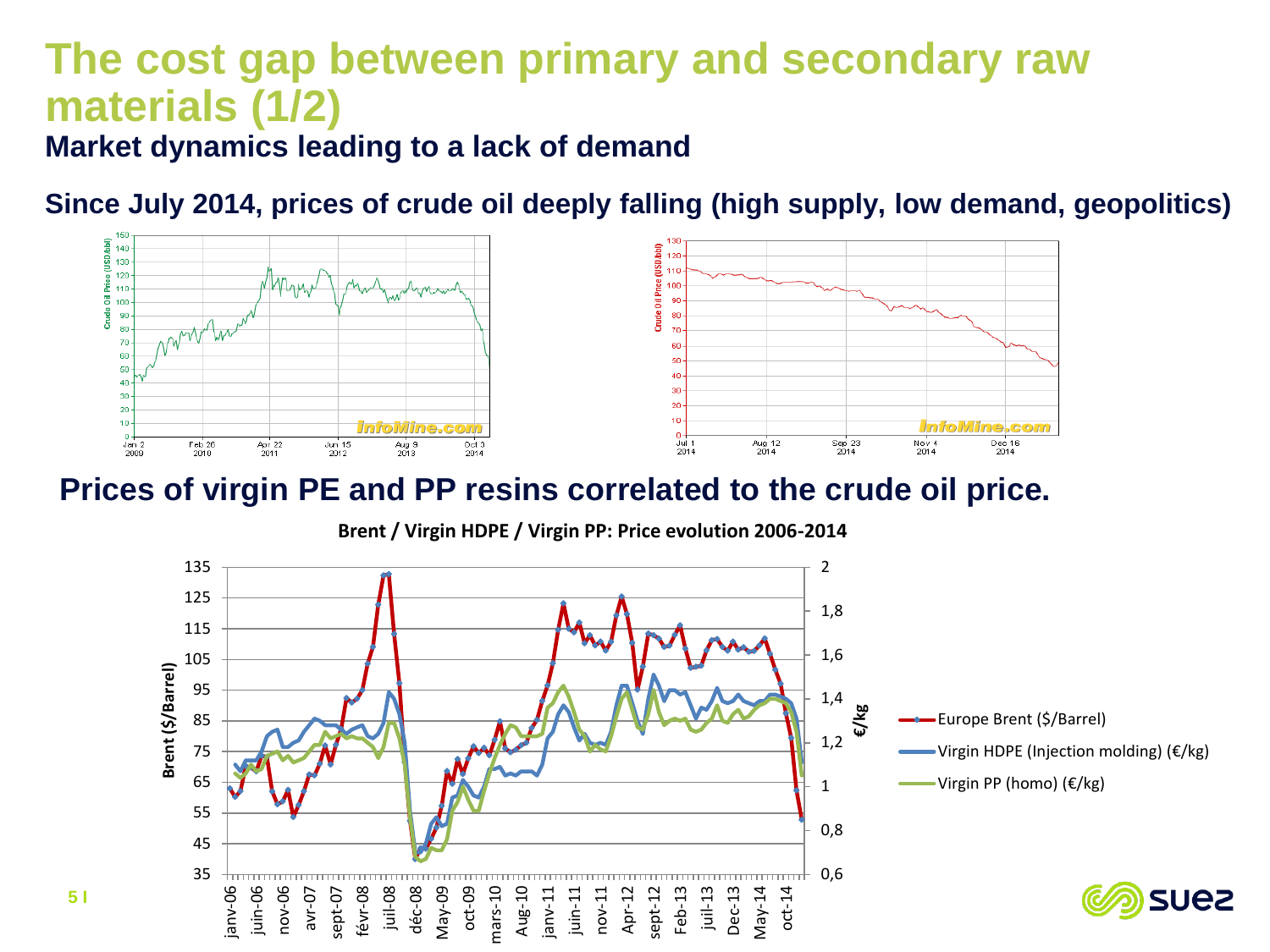### **The cost gap between primary and secondary raw materials (2/2)**

**Market dynamics leading to a lack of demand**

**Market price of the recycled resins can be empirically determined from the crude oil price, while their cost is hardly correlated with crude oil.**



**6 I** SUEZ Balancing demand and supply for SRM - Euric - 01032016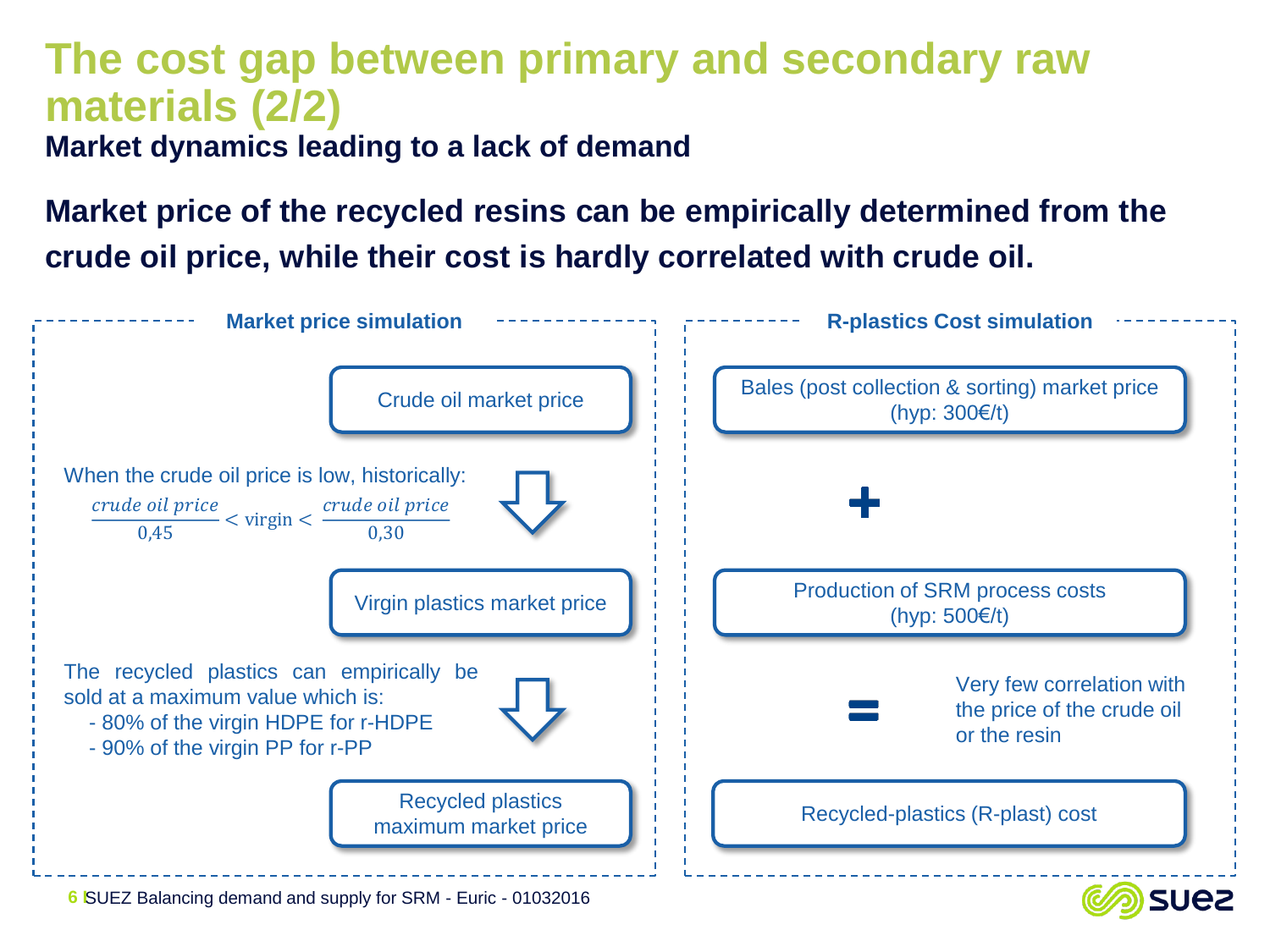## **Support mechanisms (1/3)**

### **More ambitious Green Public Procurement**

### **Actions needed at**

**EU level**: "*support scheme*" article in Waste Framework Directive, guidelines, …

**National level**: effective action plans.

### **3 Support mechanisms suggested by SUEZ**

### **1. More ambitious Green Public procurement**

#### **Renewable energy sources were given priority access to the grid**

- Binding **national target** included in mandatory National Action Plans
- Supported by harmonized and upgraded **green criteria**,
- **O** Supportive training of civil servants.
- **Recycled content** through upgraded product policies (Ecodesign and Ecolabel), and voluntary agreements (e.g. priority materials: plastics or C&D waste).

Example in France: 40% of recycled paper in public procurement by 2020.

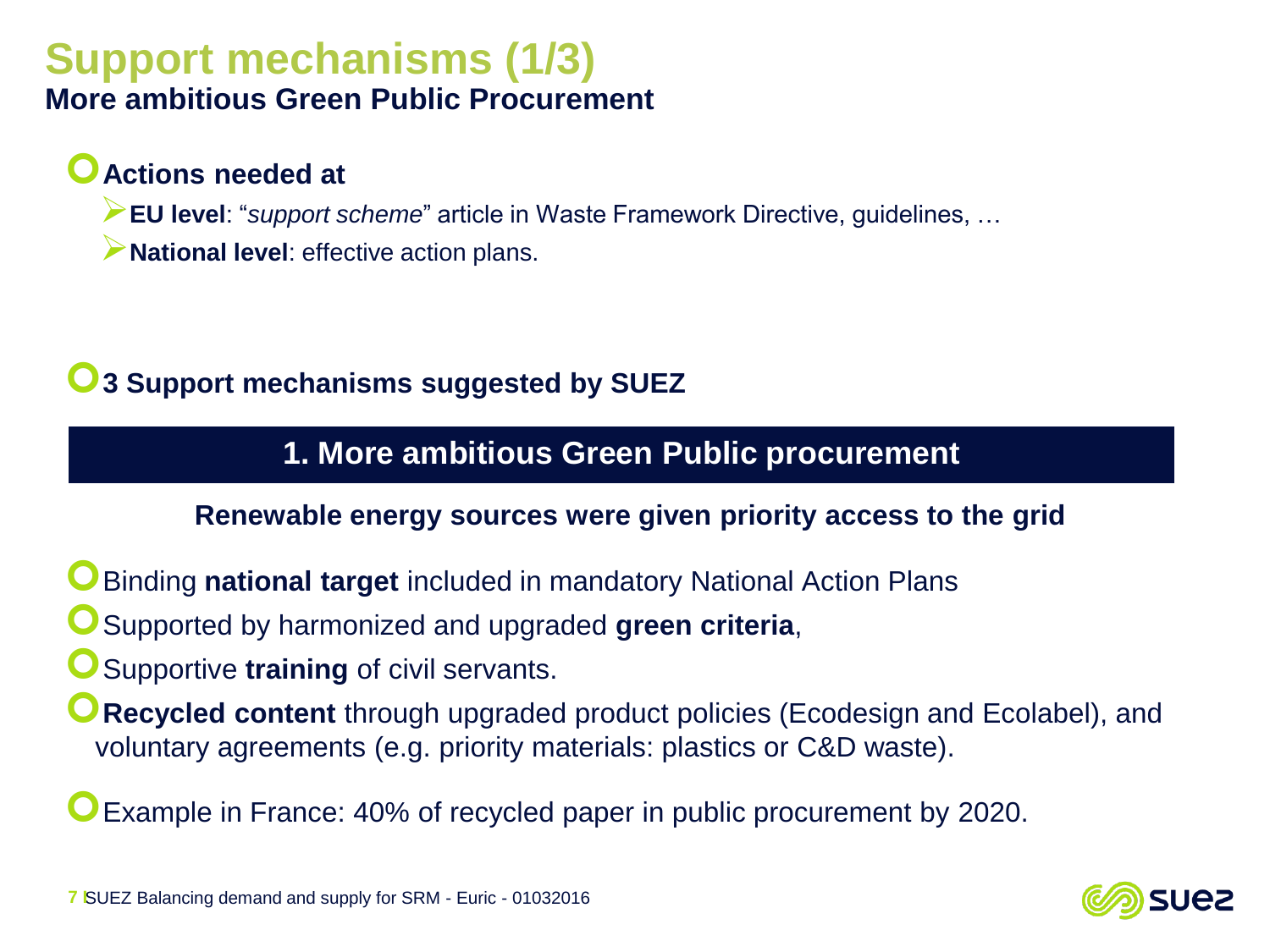### **Support mechanisms (2/3) Financial support schemes**

### **2. Financial support mechanisms to cover the cost gap**

#### **Renewable energy given financial support through direct and indirect financial aid (MS and EU), in accordance with State Aid rules**

EU drafting **guidelines** for Member States on financial support mechanisms EU fast-track procedures and guidelines for **State Aid rules National level**: develop effective financial support mechanisms (direct or indirect financial aid, insurance policies …).

**Example in France**: French environmental Agency (Ademe) set up a financial support mechanism named Orplast to cover the cost gap between the price of virgin and secondary raw materials for plastics.